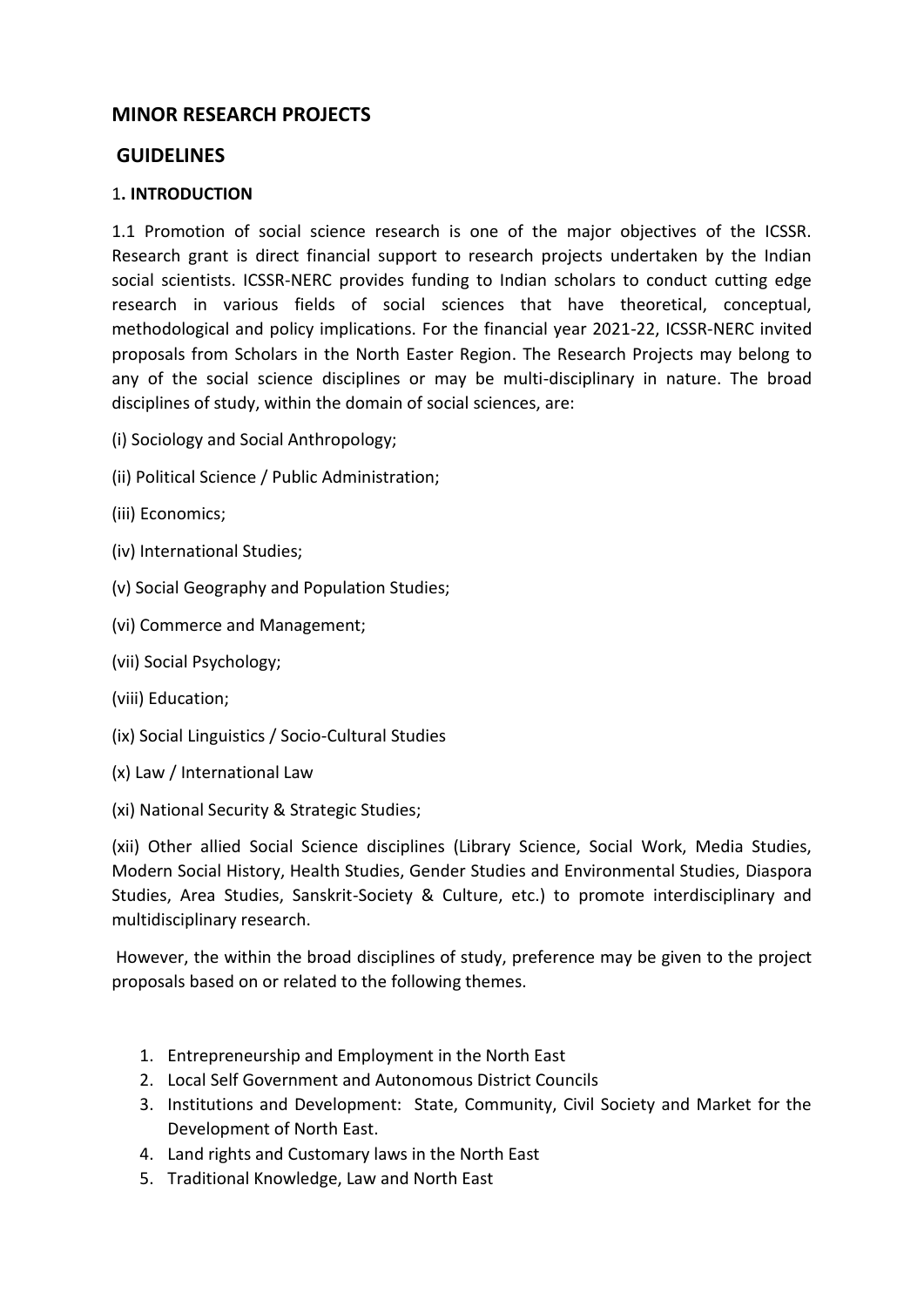- 6. Act East Policy and Development of North East
- 7. The History of North East and India's Freedom Struggle
- 8. Governance and Development in the North East
- 9. New Education Policy and the North East
- 10. Tourism in North East
- 11. Socio-Cultural Studies/Social Linguistics
- 12. Covid 19 and the North East
- 13. Any other areas in social sciences having explicit importance in social Science theory/development practice

#### 1.2 **Project Duration and Maximum Amount**

Up to 12 months with a budget up to 1.5 Lakhs

#### **2. ELIGIBILITY**

2.1 Professional social scientists who are regularly employed or retired as faculty in a UGC recognized Indian university/deemed university/colleges with requisite research infrastructure/institute of national importance and ICSSR Research Institutes, and possessing a Ph.D. degree or equivalent research work in any of the social science discipline and demonstrable research experience through publications of books/research papers/reports are eligible to apply.

2.3 Senior government and defence officers (not less than 25 years of regular service) and persons with proven Social Science expertise possessing a Ph. D. degree or equivalent research work in any social science disciplines and demonstrable research experience through publications of books/research papers/reports can also apply.

#### 3. **HOW TO APPLY**

3.1 Applications will be invited through advertisements in leading Newspaper(s) in the region and on ICSSR -NERC website and should be received before the deadline mentioned in the advertisement.

3.2 Application in hard copy in prescribed format and duly forwarded by the affiliating institution must be sent to: Honorary Director, ICSSR North Eastern Regional Centre, NEHU Campus, Umshing, Shillong, 793 022, Meghalaya. Email ID: icssrnerc@gmail.com . The Last date of application is  $30<sup>th</sup>$  September 2021. An advance copy of the application can also be sent through email.

3.3 Research proposals and final reports should either be in English or Hindi.

### 4**. PROCEDURE FOR AWARD**

4.1 Research project applications will be evaluated by a screening Committee set up by the centre.

#### **5. Details of Budget**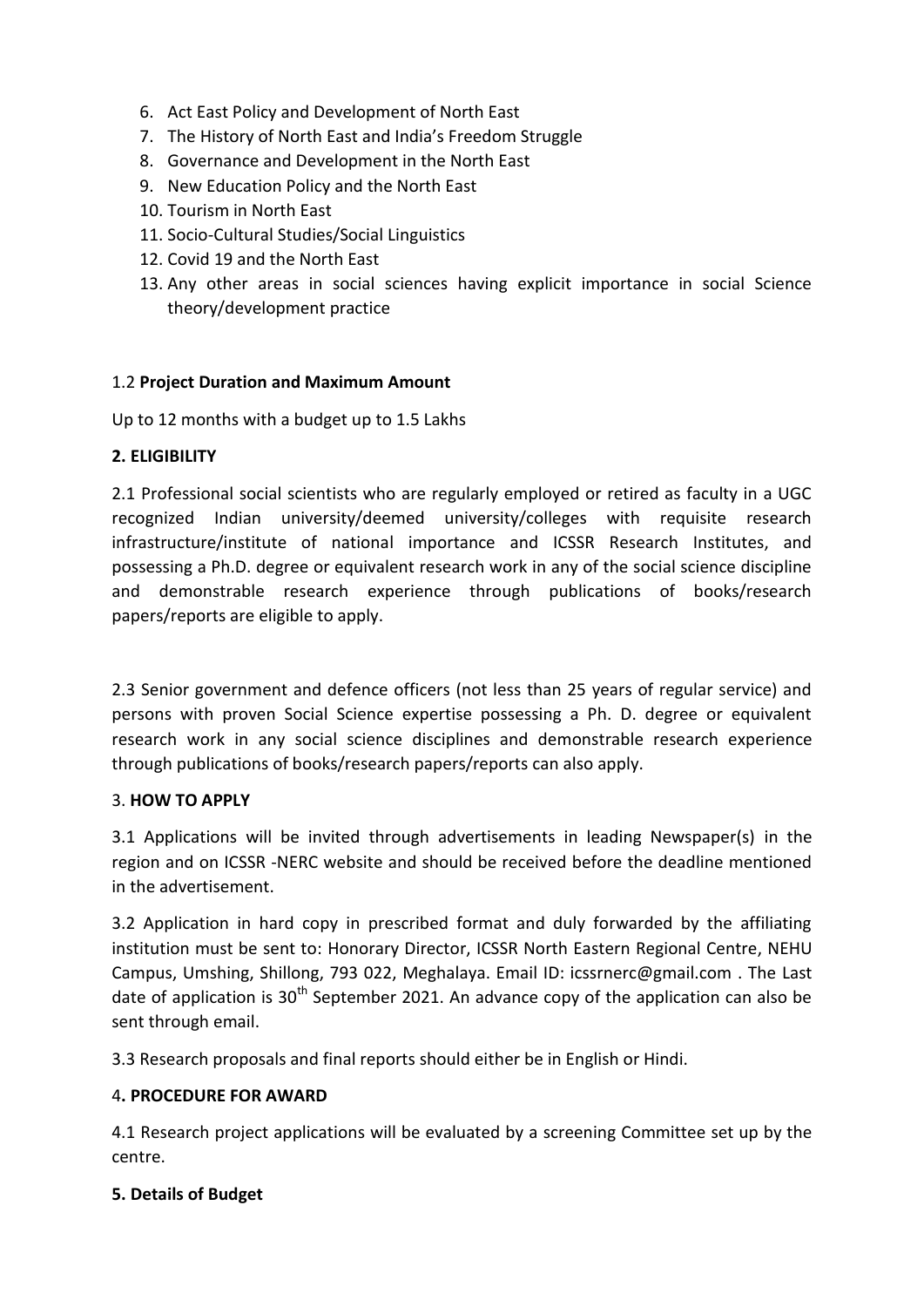| SL. | <b>Broad Expenditure Heads</b>                   | Value | Remarks if |
|-----|--------------------------------------------------|-------|------------|
| No  |                                                  |       | anv        |
|     | Fieldwork: Travel/Logistics/Boarding, etc.       |       |            |
|     | Books/Journals/ Source Material/ Data Sets, etc. |       |            |
| 3   | Contingency                                      |       |            |
| 4   | <b>Publication of Report</b>                     |       |            |
|     | All total                                        |       |            |

Applicants may make suitable changes in the budget heads as per the budget and actual requirement.

5.1 The Institution may re-appropriate expenditure from one head to another (except publication of report) subject to a maximum of 10 %.

### **6. JOINING AND RELEASE OF GRANT**

6.1 The scholar has to join the project within one month of the date of the award letter. For this the scholar has to submit an agreement on the stamp paper, date of commencement and grant-in-aid bill towards the first instalment. This may, however, be extended up to a maximum period of six months in exceptional circumstances with the prior approval of the ICSSR-NERC.

6.2 The Sanctioned grant for Minor Project is released in three instalments of 20%, 40% and 40%.

6.3 The first instalment is released after completing necessary formalities for joining by the Project Director.

6.4 The second instalment will be released after receiving a satisfactory Progress Report along with the simple statement of account of first instalment.

6.5 The third and final instalment will be released on receipt of  $-$  (a) satisfactory final report along with research paper in a publishable form; (b) statement of accounts with utilization certificate in GFR-19A Form for entire project amount duly signed by the Finance Officer/Registrar/Principal/Director of the affiliating Institution; and (c) an undertaking of settlement of assets and books purchased out of the project funds.

6.6 The accounts and utilization certificate will be signed by the Finance Officer/Registrar/Principal/Director in case the accounts of the Institution are audited by the CAG/AG. Otherwise, they need to be signed both by the Finance Officer and the chartered accountant.

### **7. MONITORING OF RESEARCH PROJECTS**

7.1 Research undertaken by a Project Director will be reviewed through the submission of periodic progress reports in the prescribed format and the project may be discontinued/terminated if research progress is found unsatisfactory or any ICSSR rules are violated.

7.2 During the course of the project, the scholars are required to publish at least one research paper in peer reviewed journal on the theme of the research undertaken.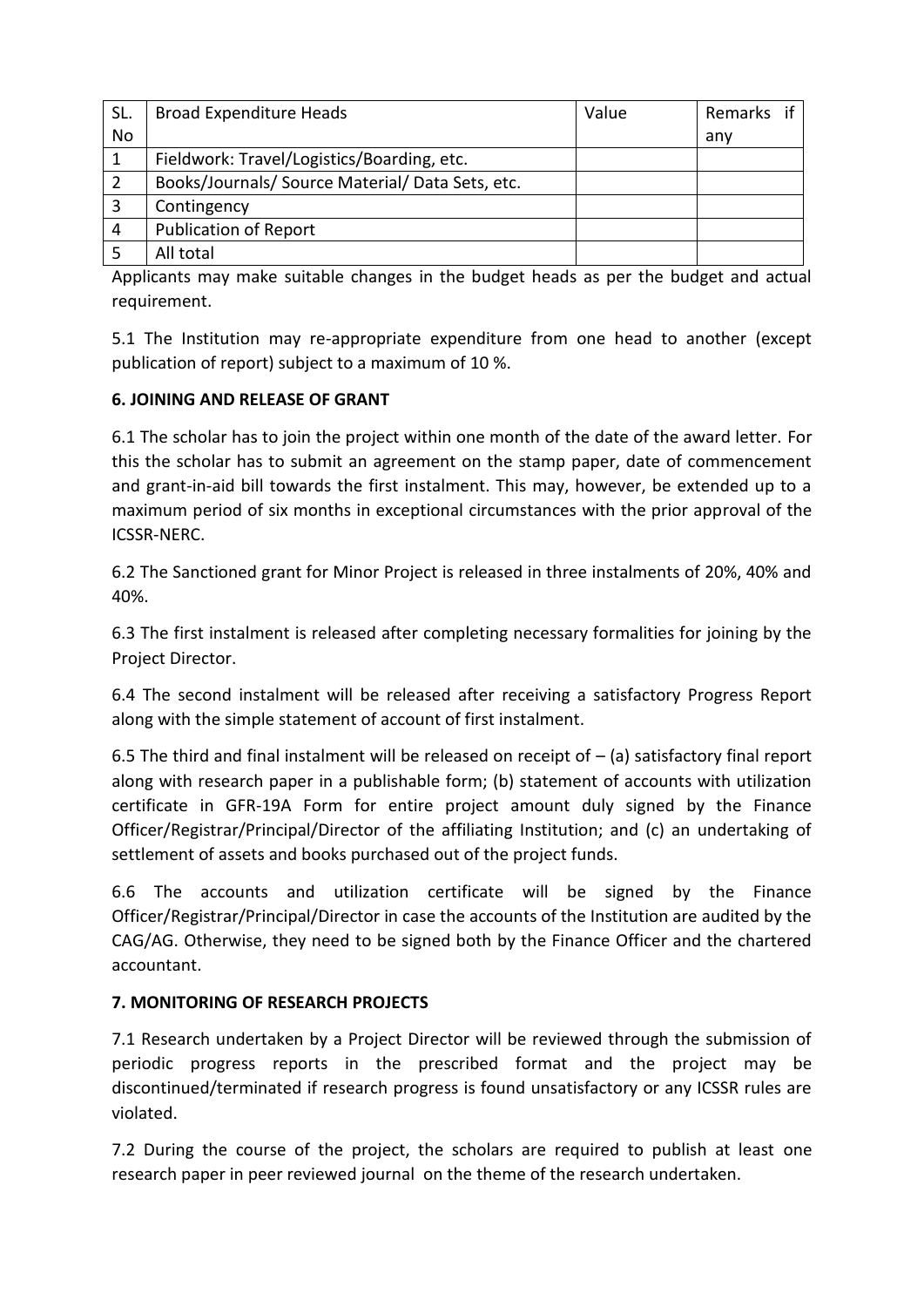7.3 All project related queries will be addressed to the Project Director/ Affiliating Institution for their timely reply.

7.4 The ICSSR may, at any time ask for verification of accounts and other relevant documents related to the Project.

### **8. CONDITIONS**

8.1 The duration of the project shall be maximum one year. The Final Report may be submitted within three months after completion of the duration of Project. However, extension for submission of final report may be granted in exceptional circumstances without any additional financial commitment of the ICSSR.

8.2 The contingency grant may be utilized for research and office assistance, books, stationery, computer related costs, research assistance and the field work expenses related the research work.

8.3 Retired teachers and government/defence officers can also apply under the scheme but they are required to affiliate to a UGC recognized Indian university including deemed university/college having University approved Ph.D. programme/institute of national importance and ICSSR Research Institutes of his/her choice with the prior approval of the ICSSR.

8.4 The scholar shall acknowledge support of ICSSR-NERC in all publications resulting from the project output and should submit a copy of the same to the ICSSR-NERC.

8.5 Defaulters of any previous fellowship/project/grant of the ICSSR will not be eligible for consideration until the applicant obtains the clearance from the concerned administration division.

8.6 The Project Director will be allowed to take up only one minor research project/programme at one point of time.

8.7 No scholar will be allowed to take up a research project/programme along with any ICSSR fellowship.

8.8 Foreign trip is not permissible within the Scheme of Minor Research Projects.

8.9 No request for additional grant in excess of the sanction budget will be considered.

8.10 The Project Director shall be personally responsible for timely completion of the Project.

8.11 The Project proposal/final report cannot be submitted for the award of any University degree/diploma or funding by any Institution by any member of the project staff, including the project director. The ICSSR-NERC however, will have no objection if any member of the project staff utilizes the project data for this purpose.

8.12 Purchase of equipment/ assets for the research Project is permissible only if it is originally proposed and approved by the ICSSR-NERC and does not exceed the permissible amount.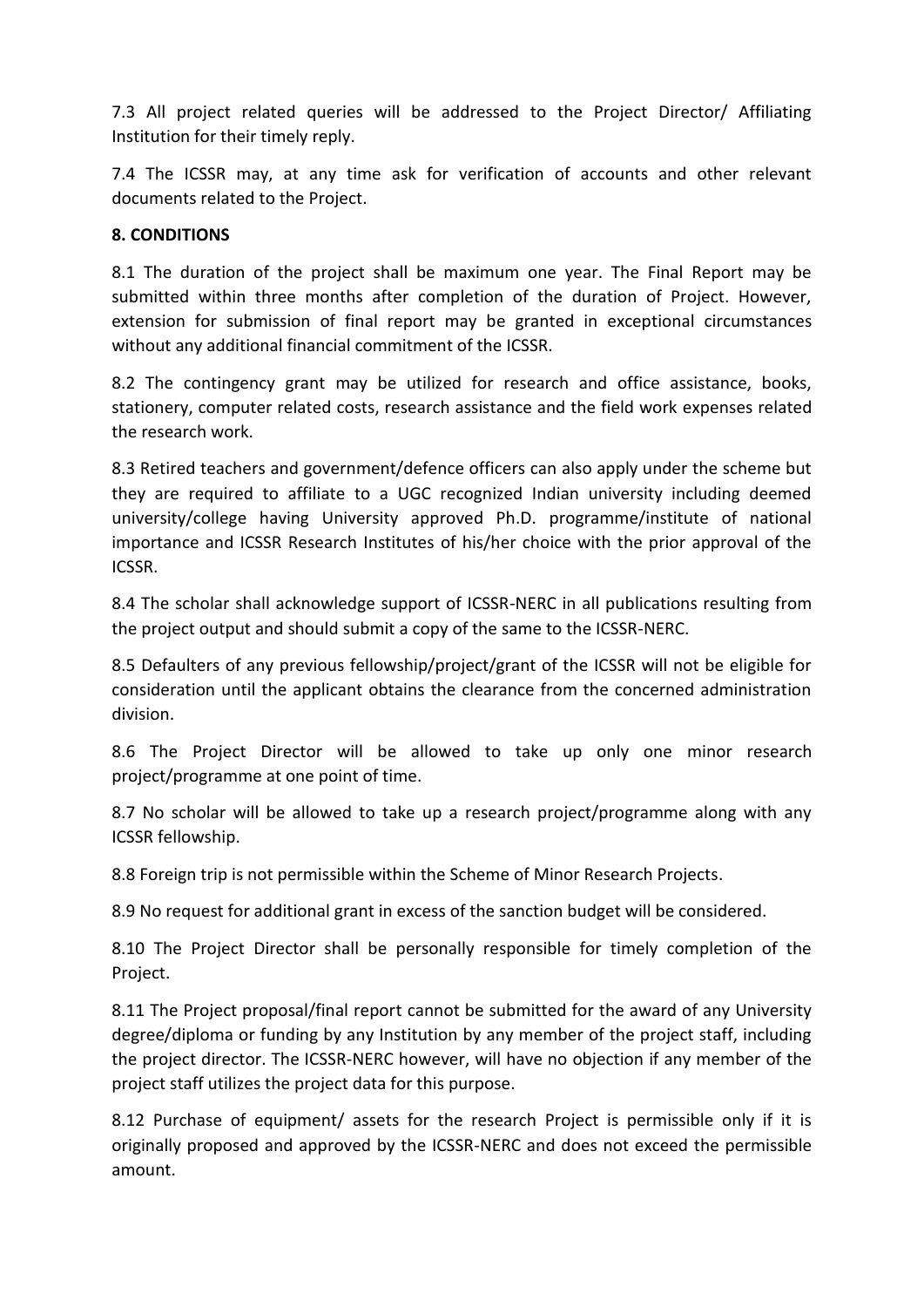8.13 The project director shall report to the ICSSR-NERC in case he /she makes any changes in the research design. No major change can be made therein without the prior approval of the ICSSR.

8.14 Transfer of a Project/appointment of substitute Project Director:

a) On the request from a university/institute, the ICSSR may permit the appointment of a substitute project director in exceptional circumstances.

b) The ICSSR-NERC may also appoint a substitute project director if it is convinced that the original awardee of the Project will not be in a position to carry out the study successfully.

c) The ICSSR-NERC may transfer the place of the Project from one affiliating institution to another subject to submission of the following:

(1) Satisfactory progress report;

(2) No objection certificate from both previous and the new university/institute;

(3) Audited statement of account and utilization certificate along with unspent balance, if any.

However, all possible efforts must be made to complete by the Project Director if the transfer is taking place in the last six months of the tenure of the Project.

d) In case of superannuation of Project Director and if the rules of the institution so require the transfer of the project to a serving faculty member may be done with a prior approval of the ICSSR. The credit of Project shall go to the submitting Project Director.

8.15 Application submitted against one Call will not be considered in the subsequent Calls.

8.16 The Council reserves the right to reject any application without assigning any reason. It is also not responsible for any postal delays/loss.

8.17 Incomplete applications in any respect shall not be considered for fellowship.

8.18 The final authority related to the interpretation of the guidelines or any issue left is vested with the ICSSR-NERC

# 9**. COMPLETION OF THE PROJECT**

9.1 On completion of the study, the scholar should submit the following:

(A) Final Report (about 100 page) along with a brief summary.

(B) Both documents should be submitted in hard format (two copies of final report and ten copies of summary) and a soft copy (in pen drive).

(C) Copies of research paper/papers on the theme of research, published in reputed research journals during the period of study.

# **10. OBLIGATION OF THE AFFILIATING INSTITUTION**

10.1 The affiliating institution is required to give an undertaking in the prescribed format contained in the Application Form to administer and manage the ICSSR-NERC grant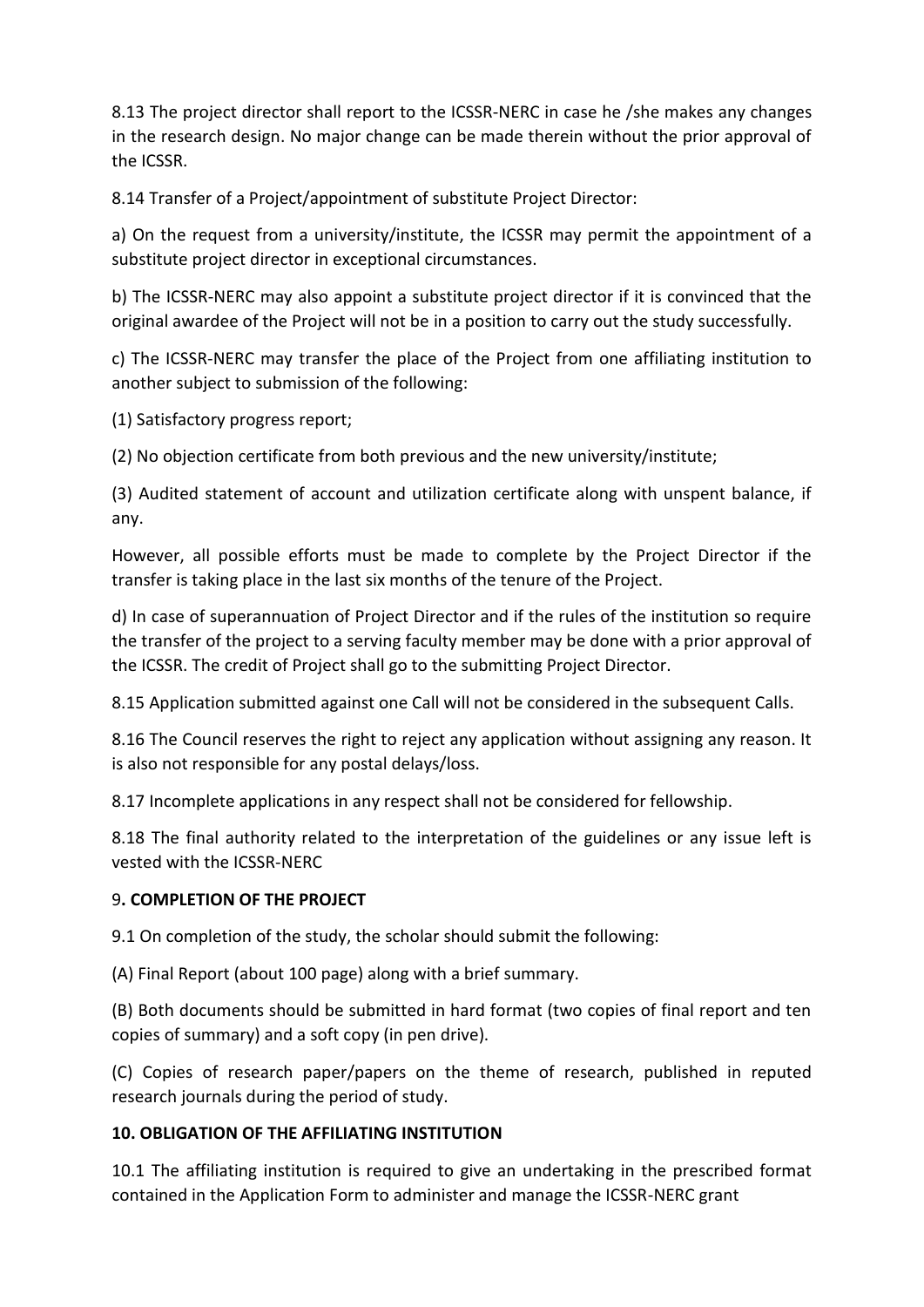10.2 It is also required to provide the requisite research infrastructure to the scholar and maintain proper accounts.

10.3 The affiliating institution will be under obligation to ensure submission of the final report and an Audited Statement of Accounts and Utilization Certificate, (in the prescribed Proforma GFR 19-A) duly certified by the Competent authority of the institution.

10.4 The affiliating institution shall make suitable arrangements for preservation of data such as filled in schedules, tabulation sheets, manuscripts, reports, etc. relating to the study.

10.5 The ICSSR-NERC reserves the right to demand raw data, or such parts of the study as deems fit

## **11. RESEARCH PROPOSAL FORMAT**

Other than the mandatory information accompanying each application, candidates should submit their research proposal in two parts:

A) A concise summary of the research proposal (maximum 1000 words).

B) A detailed research proposal (about 3000 words).

An indicative outline for the detailed research proposal is given below:

1. Title: The research proposal should have a clear, meaningful and concise title reflecting the scope of the investigation.

## 2. Introduction and / or Statement of the Problem

The research proposal should begin by clearly stating the research problem to be investigated in the light of its theoretical and/or empirical context in the relevant area.

3. Aims and/or Objectives of the Study

The general aim of the study as well as well as its specific objectives should be clearly stated in the proposal.

### 4. Conceptual Framework

Given the problem and the theoretical perspective for investigation of the problem, the proposal should clearly bring out the concepts to be used and demonstrate their relevance for the study. Besides, the dimension of empirical reality that needs to be explored for investigating the problem should also be specified.

### 5. Research Question or Hypotheses

Given the conceptual framework and the specification of dimension, the specific questions to be answered through the proposed research should be sharply formulated. In the case of an explanatory research design, specification of variables and positing of relationship among them through specific hypotheses must form a part of the research proposal.

6. Review of Literature